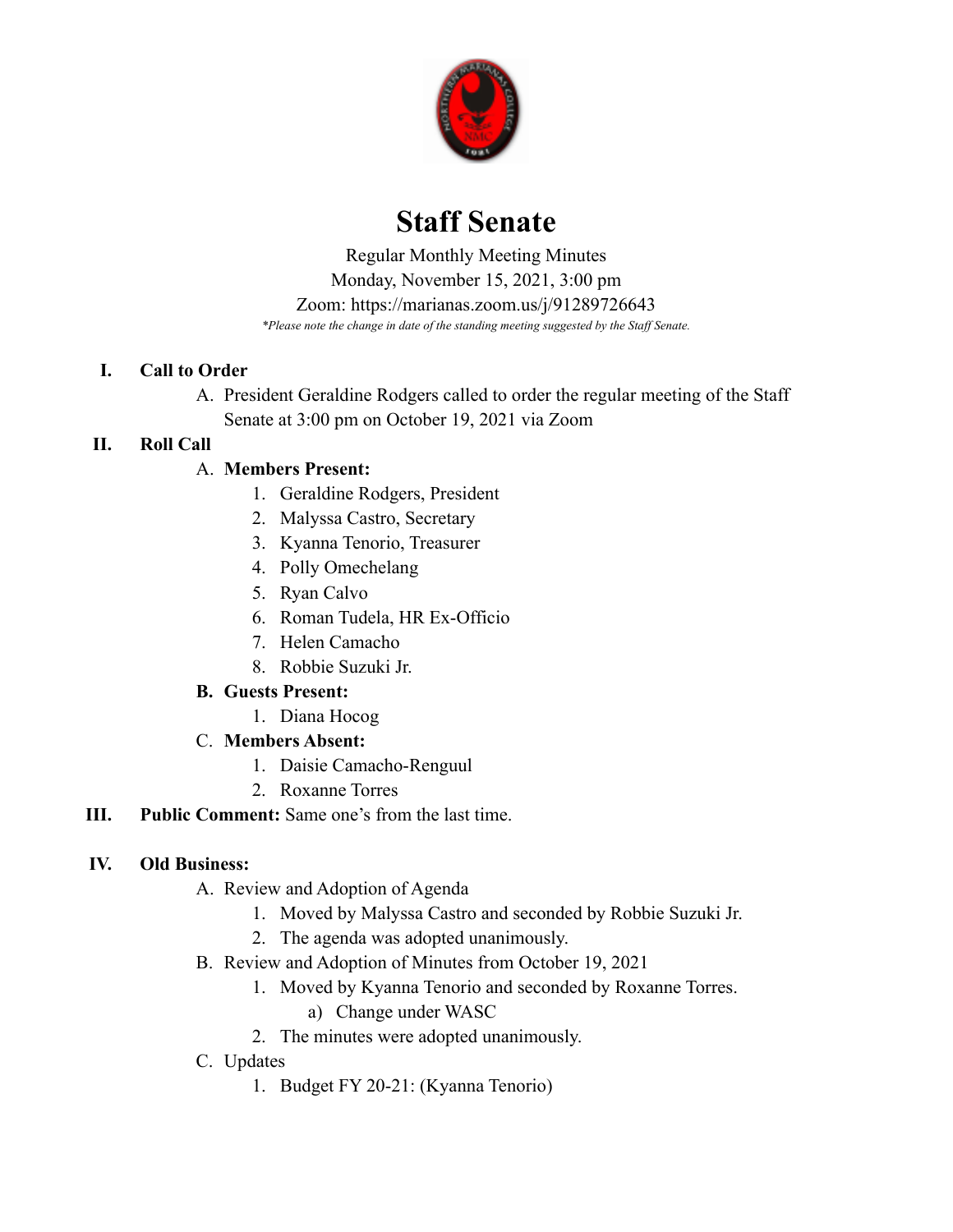

- a) 1st quarter
	- (1) Supplies \$150.00
	- (2) Others \$[1,256.25](https://1,256.25)

(a) \$150.00 - Joeten for supplies

- (3) \$150.00 Joeten for drinks and ice
- (4) \$300.00 Bolis for food
- b) Two events for Spring instead of four
- c) HR will fund prizes if there are other events in Spring if needed.
- D. Moved to Adopt to POs for Bolis of \$300, Joeten for supplies of \$150, and Joeten for drinks of \$150.
	- 1. Adopt to open POs was adopted unanimously.
		- a) Bookstore credit has been approved for the nine recipients from the three Staff of the Quarter. Maly will email to inform them.
- E. Policy Committee: Staff of the Quarter (Ryan Calvo)
	- 1. Coffee Connection
		- a) Date January 14th
		- b) Location TBD
		- c) January 3rd to 7th for nominations
		- d) January 10th to 14th for voting.
- F. Ad Hoc (Roxanne Torres)
	- 1. No updates
- G. Bylaws
	- 1. June is the election. July is finalizing hand-over. August will be the end of term.
		- a) Geri Rodgers
		- b) Maly Castro
		- c) Kyanna Tenorio
		- d) Roxanne Torres
		- e) Ryan Calvo
		- f) Polly Omechelang
		- g) Daisie Camacho-Renguul
- H. Veteran's Day Debrief
	- 1. Begin planning earlier for next year.
	- 2. Indoor for next year.
	- 3. Ask faculty to join in again.
	- 4. How do we get students to come to the event?
		- a) Get a final list of veterans.
		- b) Social Media Instagram for students